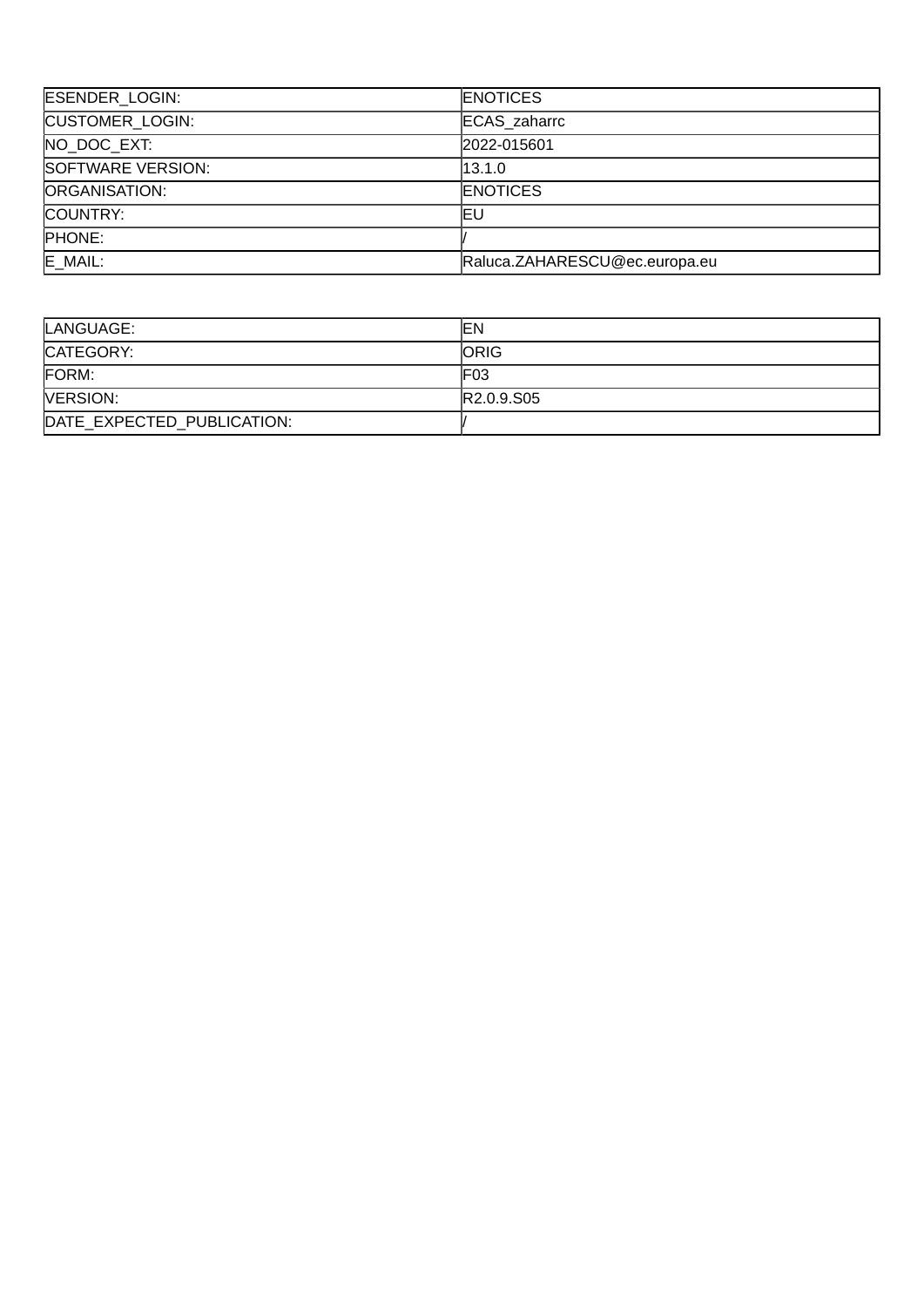### **Contract award notice**

#### **Results of the procurement procedure**

#### **Services**

**Legal Basis:**

Regulation (EU, Euratom) No 2018/1046

# **Section I: Contracting authority**

# I.1) **Name and addresses**

Official name: European Innovation Council and SMEs Executive Agency, EISMEA.I.03.1 - Internal Market and support to standardisation

Postal address: Place Charles Rogier 16

Town: Saint-Josse-ten-Noode

NUTS code: BE10 Région de Bruxelles-Capitale / Brussels Hoofdstedelijk Gewest

Postal code: 1210

Country: Belgium

E-mail: [eismea-procurement@ec.europa.eu](mailto:eismea-procurement@ec.europa.eu)

### **Internet address(es):**

Main address:<https://ec.europa.eu/eismea/en> Address of the buyer profile: <https://ec.europa.eu/eismea/en>

# I.4) **Type of the contracting authority**

European institution/agency or international organisation

### I.5) **Main activity**

General public services

### **Section II: Object**

### II.1) **Scope of the procurement**

### II.1.1) **Title:**

Study on measuring product non-compliance for selected sectors covered by Regulation 2019/1020 in the EU Member States

Reference number: EISMEA/2021/OP/0008

### II.1.2) **Main CPV code**

79413000 Marketing management consultancy services

# II.1.3) **Type of contract**

Services

# II.1.4) **Short description:**

The general objective of the call for tenders is to develop a study on measuring product non-compliance for the sectors covered by Regulation 2019/1020 , including the collection of product market data in the Single Market and the setup of data collection circuits.

The specific objective of this call for tenders is to test the application of the proposed methodology placing particular attention on the data gathering process and the respective challenges – and to provide recommendations on further adaption of this methodology based on lesson learned from the targeted data collection across selected sectors and Member States.

The tasks to be carried out by the contractor are further detailed in the tender specifications in section 1.4.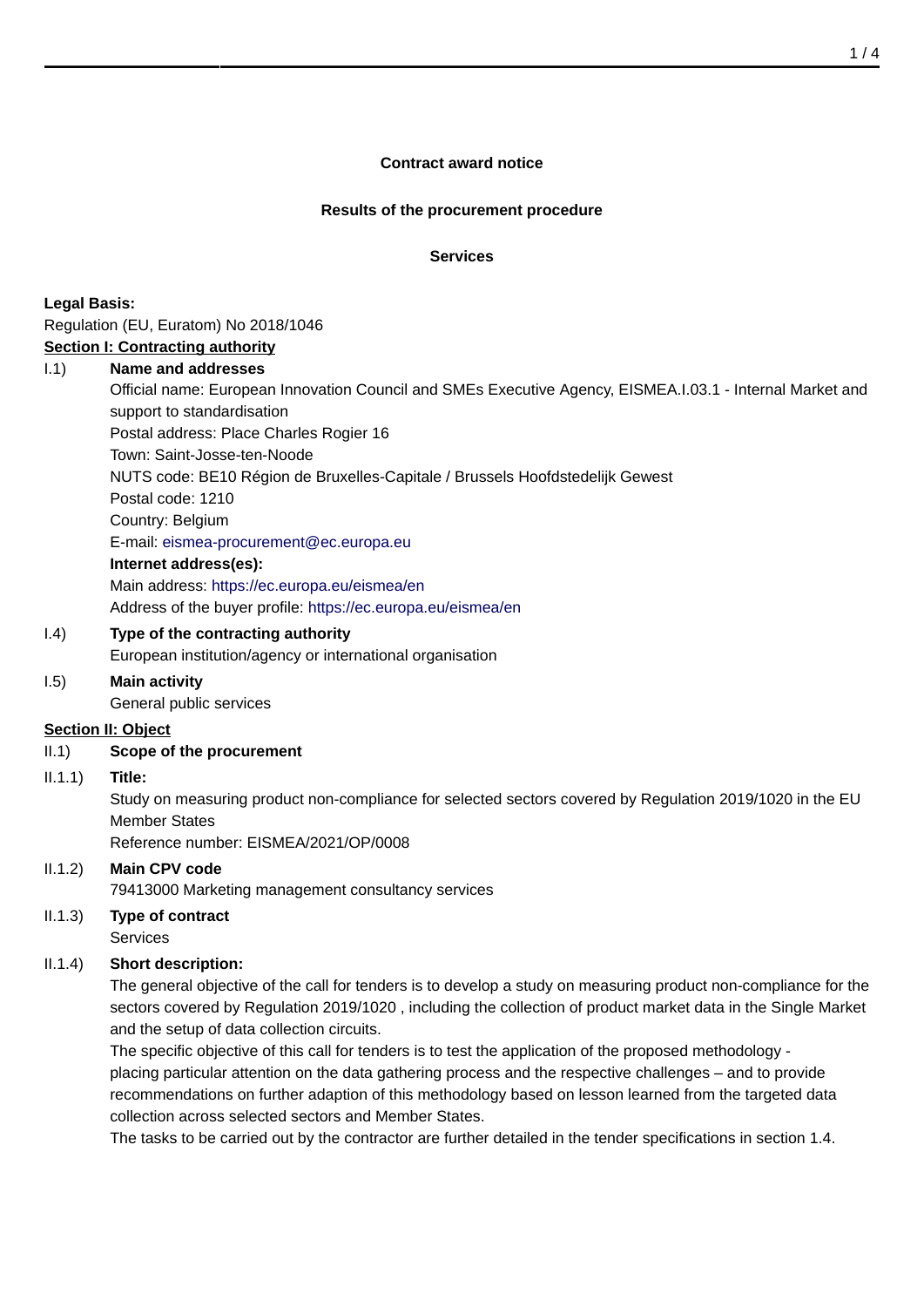| II.1.6)         | <b>Information about lots</b><br>This contract is divided into lots: no                                                                                                                                                                                                                                                                                                                                                                                                                                                                                                                                                                                                                                                                                                                 |
|-----------------|-----------------------------------------------------------------------------------------------------------------------------------------------------------------------------------------------------------------------------------------------------------------------------------------------------------------------------------------------------------------------------------------------------------------------------------------------------------------------------------------------------------------------------------------------------------------------------------------------------------------------------------------------------------------------------------------------------------------------------------------------------------------------------------------|
| $ 1.1.7\rangle$ | Total value of the procurement (excluding VAT)<br>Value excluding VAT: 275 000.00 EUR                                                                                                                                                                                                                                                                                                                                                                                                                                                                                                                                                                                                                                                                                                   |
| II.2)           | <b>Description</b>                                                                                                                                                                                                                                                                                                                                                                                                                                                                                                                                                                                                                                                                                                                                                                      |
| 11.2.2)         | <b>Additional CPV code(s)</b><br>79413000 Marketing management consultancy services                                                                                                                                                                                                                                                                                                                                                                                                                                                                                                                                                                                                                                                                                                     |
| 11.2.3)         | <b>Place of performance</b><br>NUTS code: BE100 Arr. de Bruxelles-Capitale / Arr. Brussel-Hoofdstad<br>Main site or place of performance:<br>The services will be performed at the contractor's premises.                                                                                                                                                                                                                                                                                                                                                                                                                                                                                                                                                                               |
| 11.2.4)         | <b>Description of the procurement:</b><br>Market surveillance is crucial for the smooth functioning of the Single Market. Market surveillance is<br>implemented at Member States' level by specific Market Surveillance Authorities (MSAs).<br>However, the resources made available to the MSAs by the Member States differ between countries and<br>sectors. Although the targeted Conformity Assessment actions (CA actions) performed by MSAs are useful to<br>optimise the detection of non-compliant products, their outcomes do not provide a complete picture of reality.<br>The knowledge of the real non-compliance rates in the Single Market (and their evolution in time) is necessary<br>to understand the effectiveness of the Market Surveillance regulatory framework. |

Therefore it is necessary to develop a methodological approach for measuring and monitoring trends in noncompliance. he following tasks will be performed under the contract:

1. Desk research - better understanding of national data collection strategies by MSAs and ex-ante data availability for measuring and monitoring non-compliance. This is for a better understanding of the national approaches, including its limitations, but also success stories.

2. Data collection - the indicators that serve as input to the non-compliance modelling tool - amongst MSAs in all EU member states for 34 economy sectors. The European Commission will provide the list of contacts to the MSA liaison office, but it is the tenderer's responsibility to conduct the survey and ensure the high response rate.

3. Data analysis - final estimation of aggregated non-compliance levels per country, per product group and per sector.

4. Conclusions and recommendations - adjustments to the methodological approach for measuring and monitoring non-compliances per sector.

Each recommended strategy should be described in detail, including the different phases of implementation when appropriate. For each recommended strategy, the Contractor should inter alia assess cost, efficiency, and effectiveness.

### II.2.5) **Award criteria**

Quality criterion - Name: Quality of the proposed methodology / Weighting: 45 Quality criterion - Name: Organisation of the work and resources / Weighting: 35 Quality criterion - Name: Quality control measures / Weighting: 20 Price - Weighting: 40%

# II.2.11) **Information about options**

# Options: no

# II.2.13) **Information about European Union funds**

The procurement is related to a project and/or programme financed by European Union funds: yes Identification of the project: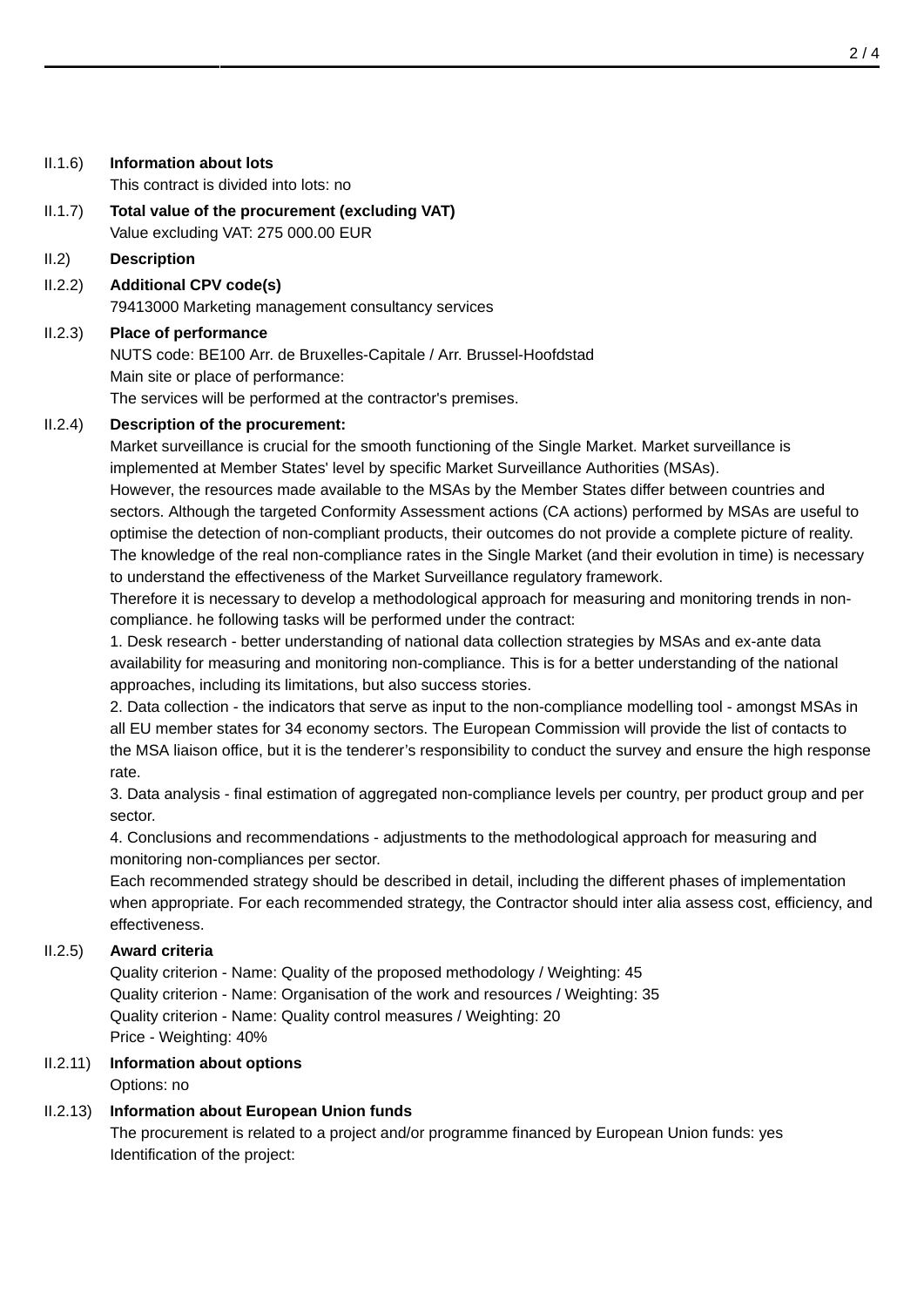Please consult the procurement documents available at the address indicated in Section I.3.

#### II.2.14) **Additional information**

Please consult the procurement documents available at the address indicated in Section I.3.

#### **Section IV: Procedure**

- IV.1) **Description**
- IV.1.1) **Type of procedure**

Open procedure

- IV.1.3) **Information about a framework agreement or a dynamic purchasing system**
- IV.1.8) **Information about the Government Procurement Agreement (GPA)** The procurement is covered by the Government Procurement Agreement: no
- IV.2) **Administrative information**
- IV.2.1) **Previous publication concerning this procedure** Notice number in the OJ S: [2021/S 139-368659](http://ted.europa.eu/udl?uri=TED:NOTICE:368659-2021:TEXT:EN:HTML)
- IV.2.8) **Information about termination of dynamic purchasing system**
- IV.2.9) **Information about termination of call for competition in the form of a prior information notice**

### **Section V: Award of contract**

#### **Title:**

Study on measuring product non-compliance for selected sectors covered by Regulation 2019/1020 in the EU Member States

A contract/lot is awarded: yes

### V.2) **Award of contract**

V.2.1) **Date of conclusion of the contract:** 20/12/2021

### V.2.2) **Information about tenders**

Number of tenders received: 2 Number of tenders received from SMEs: 0 Number of tenders received from tenderers from other EU Member States: 1 Number of tenders received from tenderers from non-EU Member States: 0 Number of tenders received by electronic means: 2 The contract has been awarded to a group of economic operators: yes

### V.2.3) **Name and address of the contractor**

Official name: PROPLIANT-MTOOL submitted by Stichting PROSAFE Town: Dordrecht NUTS code: NL Nederland Country: Netherlands The contractor is an SME: no

# V.2.3) **Name and address of the contractor** Official name: BIG2GREAT ApS, Town: Vanløse NUTS code: DK Danmark Country: Denmark The contractor is an SME: yes

### V.2.3) **Name and address of the contractor**